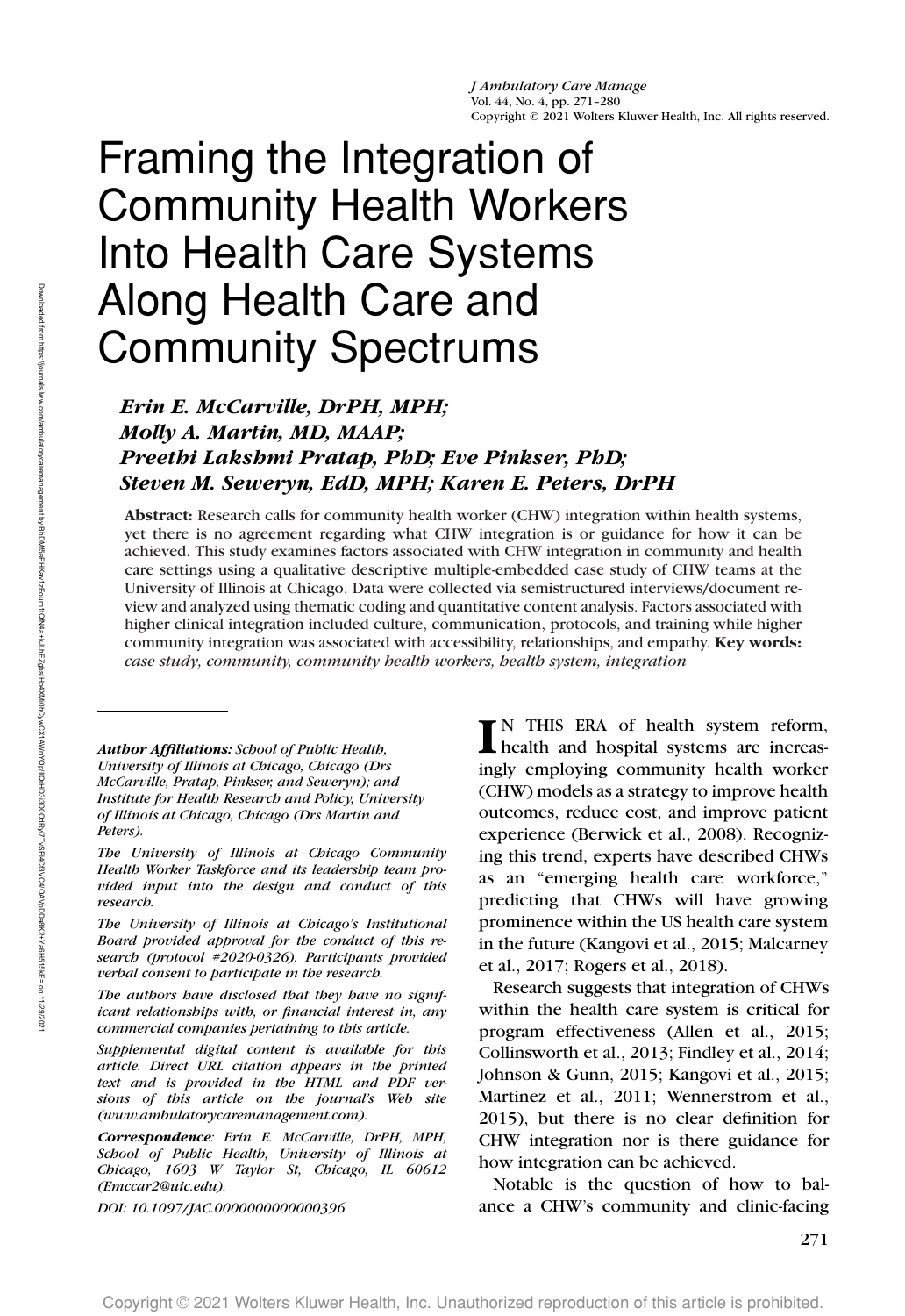priorities when integrating this workforce into a health system (Malcarney et al., 2017). CHWs are valued for their intimate knowledge of the populations and communities served. They are viewed as bridges between community and health care services (Allen et al., 2015). But the process of bridging 2 sectors—with different cultures, priorities, and procedures—has the potential to pose challenges for CHWs and for the health care context in which they are situated. For example, research suggests that systems of sharing CHW supervision and work responsibilities (cosupervison) can support bridging clinical and community systems, yet factors that support this unique structure are not well understood (Gunderson et al., 2018). The question of how to effectively integrate CHWs into the health care system while continuing to maintain their unique identity and position within the community remains unclear (Malcarney et al., 2017).

A qualitative case study allows for a deeper understanding of the complex and interrelated systems-level factors that may be associated with CHW integration, and thus offers the potential for unique insights into the field. This research aims to examine teams that currently employ CHWs to understand the critical factors for effective CHW integration. It also aims to understand how the dual priorities of clinical and community-level integration can be achieved, thus serving to support efforts to engage CHWs to improve health service delivery for the most vulnerable.

This study is an exploratory case study utilizing cross-case comparison among clinical teams as subunits of analysis, using primarily interviews as a qualitative data source. The case of study is the University of Illinois at Chicago's Hospital and Health Science System (UI Health). The embedded subunits of analysis are teams within the UI Health System that currently employ CHWs to assist with the provision of clinical care or services to patients.

Existing CHW research offers insight into the critical factors associated with CHW integration both in community and clinical contexts. During the study design phase,

an environmental scanning process was employed to develop a conceptual framework for CHW integration, which identified theorized relationships among factors that may be associated with effective integration (Bodenheimer, 2019; Fiscella et al., 2017; Gunderson et al., 2018; Kim et al., 2016; Kok et al., 2017a, 2017b; Mickan & Rodger, 2005; Payne et al., 2017; Peters, 2014; Wagner et al., 2017). This conceptual framework was used to inform study methods (see the diagram, Supplemental Digital Content 1, available at: http://links.lww.com/JACM/A104 for conceptual framework).

### **SETTING**

UI Health is an academic hospital system based at the University of Illinois at Chicago (UIC).

# **PARTICIPANTS**

We employed a 3-pronged strategy to identify subunits for recruitment. First, researchers used a recently completed survey of UIC CHWs and CHW administrators, which produced a list of potential CHW programs. An Internet search was used to identify additional programs, not included in the survey, for recruitment. Finally, the generated list of programs was shared with a stakeholder group of UIC CHW experts for review to ensure completeness.

Subunit recruitment targeted program leadership including an administrator, director, or principal investigator with management authority over the subunit to determine eligibility and willingness to participate. Once leadership approval was obtained, researchers recruited up to 4 participants per subunit representing (1) CHWs  $(n = 1-3)$ , (2) administrators ( $n = 1$ ), and (3) clinicians  $(n = 1)$  when applicable. Subunit documents associated with CHW programming or services were also collected for review.

### **METHODS**

A semistructured interview guide was designed and pilot tested to explore factors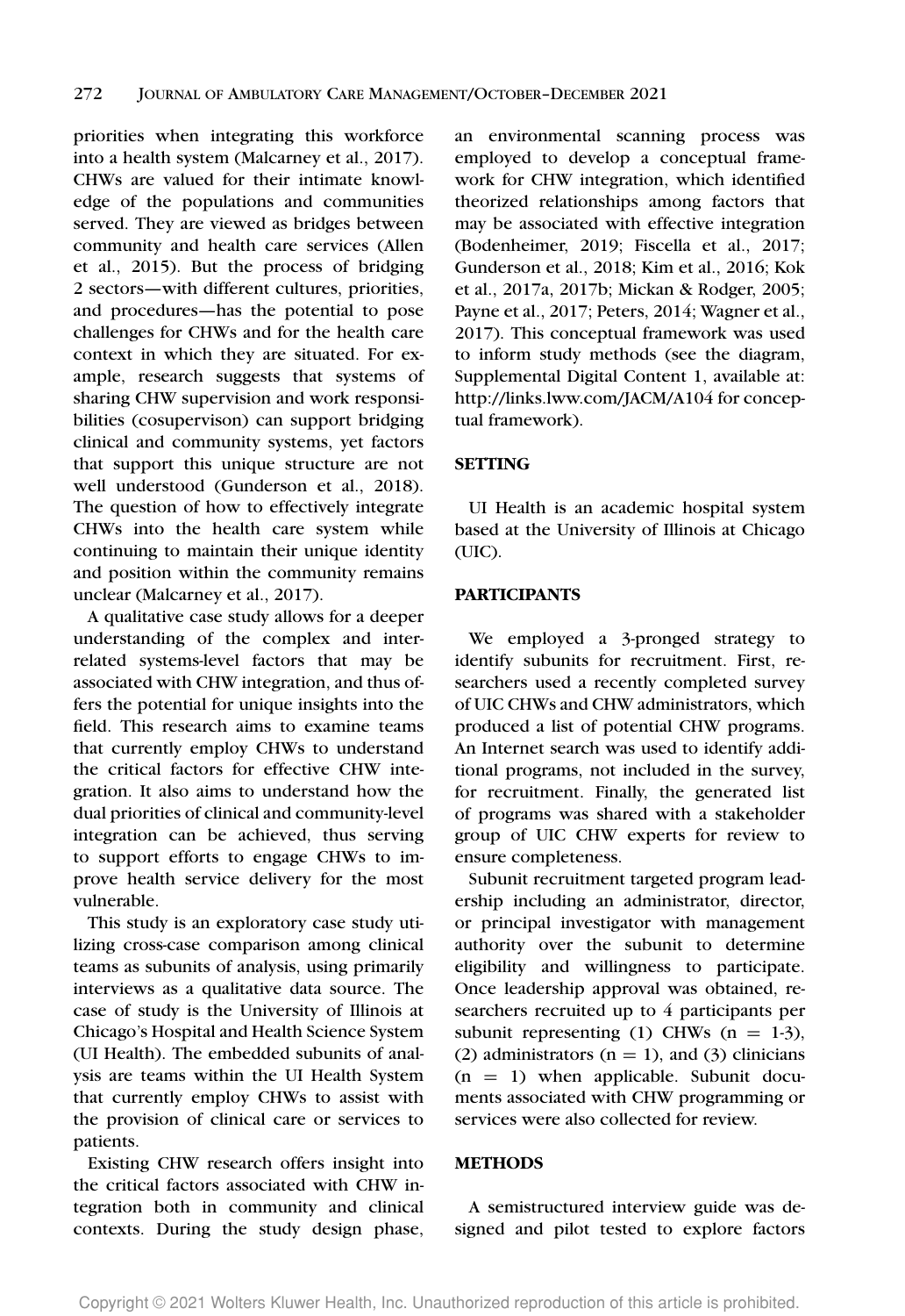associated with CHW integration identified in the conceptual framework (60 minutes in length). The interview included questions about CHW integration including how CHWs worked with other members of the team, how CHWs worked with patients and the community, how integration was perceived, and barriers and facilitators to effective integration. A document review matrix was also created to collect document data including program information and structure (number of CHWs, size of caseload, and program budget).

#### **Data collection**

First, program administrators and research participants were invited to share documents including: (1) CHW training documents (manuals, agendas, or evaluation instruments); (2) CHW job descriptions; (3) clinical or CHW protocols; (4) program reports; (5) publications; and (6) other relevant documents describing the CHW program. We also conducted an online search to identify additional publicly available documents such as Web sites, program reports, or publications.

Next, individual one-on-one semistructured interviews were conducted with 1 to 4 representatives from each subunit over video call and audio recorded. Memos were written at the end of each interview capturing initial researcher thoughts regarding overarching themes or key impressions*.* All study procedures were approved by the University of Illinois at Chicago Institutional Review Board (protocol #2020-0326).

#### **Data analysis**

Data were analyzed by the principal investigator (E.M.) first on the subunit level, beginning with document review and followed by interviews. Document data were summarized in Microsoft Excel and document-specific memos were written. Interview recordings were transcribed verbatim, edited to ensure accuracy, and de-identified. Interview data were analyzed using MaxQDA software (version # 2018.2, VERBI Software) and thematic coding. Researchers applied a hybrid coding approach beginning with a priori codes derived from the literature (Miles et al., 2014). In a subsequent pass, emergent codes were also developed utilizing a more inductive, grounded approach to illuminate new or previously unrecognized patterns (Timonen et al., 2018). A subset of coded interviews was reviewed by an independent coder and coders met to review and discuss the coding scheme. This cycle was repeated until a minimum of 80% cross-coder agreement was achieved.

Documents and interviews from each subunit were triangulated and subunit-level codes were analyzed across data sources (interviews and documents) to identify points of convergence (agreement) and divergence (disagreement). Memos were written to generate a list of subunit-level themes. This was repeated until thematic saturation was achieved. A subunit report summarizing themes was shared with research participants from the respective subunit for feedback (member checking).

Themes from each subunit were then triangulated to identify convergent and divergent patterns across subunits through the charting method (Gale et al., 2013). Discussions, reflection, and the resulting memos helped identify cross-subunit themes, thus unifying concepts and interrelationships across subunit data.

Quantitizing was used to transform qualitative data into a quantitative score that allowed for comparison across sub-units and ranking of subunits along clinical and communitylevel integration spectrums (Sandelowski et al., 2009). A list of 9 clinic-level factors and 7 community-level factors theorized to be associated with CHW integration was created utilizing the thematic coding process described earlier. Interview and document data from each subunit were analyzed to determine the presence or absence of each integration factor using a 3-point scale of present (1 point), partially present (0.5 points), or absent (0 point) (Gale et al., 2013). Community and clinical integration scores were then totaled across factors for each subunit to generate an integration score. Each subunit received a score between 0 and 9 for clinical integration and 0 and 7 for community integration, with a higher score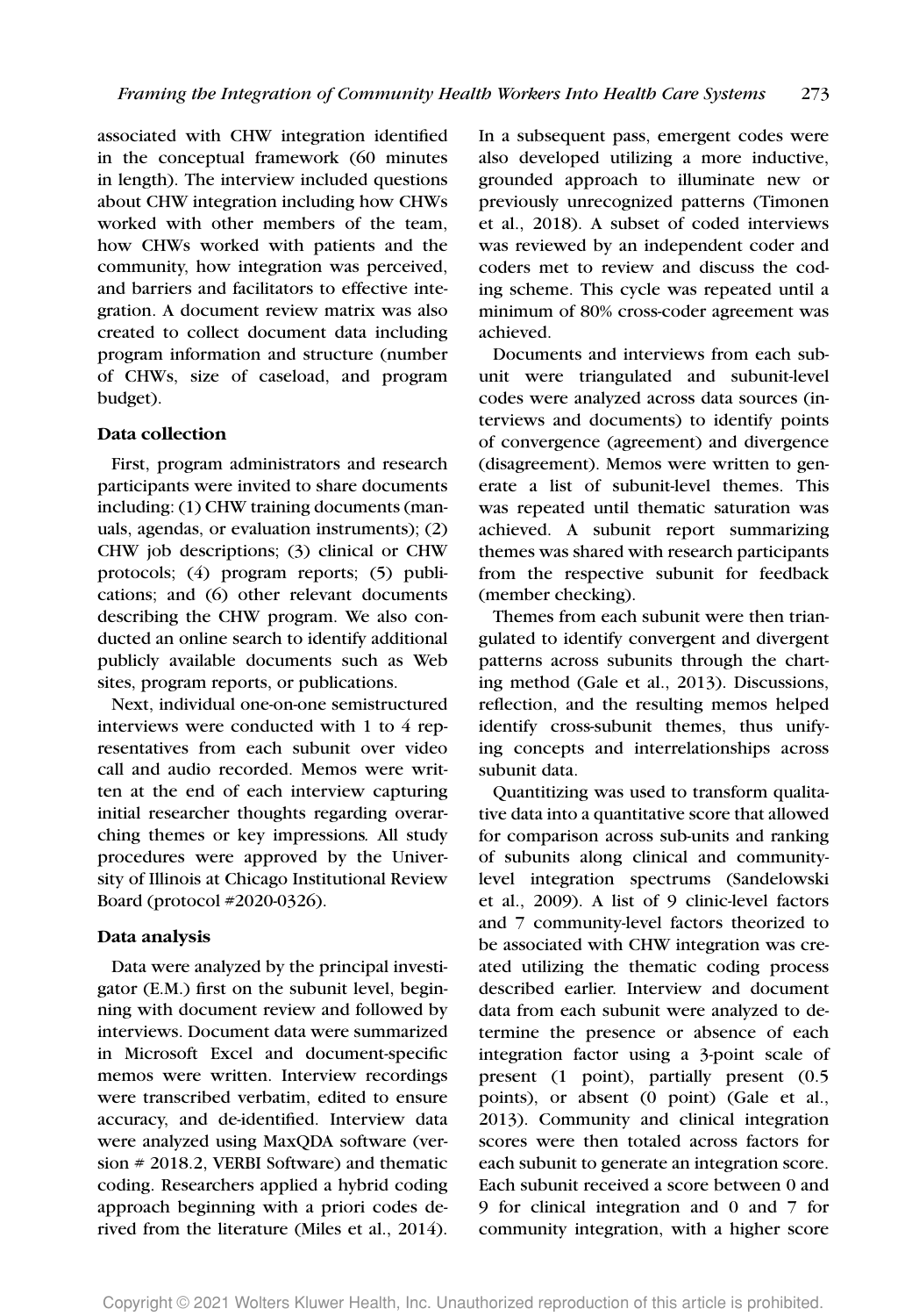associated with more representation across integration factors in that category.

#### **RESULTS**

In total, 11 distinct programs were identified for subunit recruitment, and 9 were confirmed to be eligible. Of the 9 eligible programs, 6 (66.7%) agreed to participate, and 3 declined due to insufficient time or inactive CHWs. Between 1 and 4 interviews were completed for each subunit for a total of 17 interviews (9 male, 8 female interviewees):

9 interviews with CHWs, 3 with administrators, 2 with health care providers/clinicians, and 3 with a dual administrator/health care provider role. Mean interview duration was 46 minutes (range  $= 23-62$  minutes). We reviewed 34 distinct documents for the document review.

Each subunit was scored for the presence/absence of the 9 health system and 7 community-level factors. Table 1 summarizes the distribution of factors across subunits. The most common health system factors employed across subunits include: (1) creating

**Table 1.** Health System and Community-Level Factors Associated With Effective CHW Integration Within Clinical Care Teams

| Subunit#                                                                                    | $\mathbf{1}$ | 2                     | $\boldsymbol{3}$          | 4            | $\overline{\phantom{0}}$ | 6 |
|---------------------------------------------------------------------------------------------|--------------|-----------------------|---------------------------|--------------|--------------------------|---|
| Health system factors                                                                       |              |                       |                           |              |                          |   |
| Respondents reported working as part of care team                                           | $X^a$        |                       |                           | X            | X                        | X |
| Mechanisms for CHWs and care team members to<br>communicate                                 | $\mathbf{X}$ |                       | $\mathbf{p}^{\mathrm{b}}$ | $\mathbf{x}$ | $\mathbf{x}$             | P |
| CHWs participated in regular meetings with care team                                        | X            | $\cdots$ <sup>c</sup> | P                         | X            | X                        | X |
| CHWs had access to EMRs or other medical record systems                                     | $\mathbf{X}$ |                       |                           | P            | P                        | P |
| CHW working in close proximity to care team members (share<br>physical workspace)           | P            | P                     | $\mathbf{x}$              | $\mathbf{X}$ | $\mathbf{X}$             |   |
| A champion or leader within the team supports CHW<br>integration                            | $\mathbf{X}$ | P                     |                           | $\mathbf{X}$ | $\mathbf{X}$             | P |
| A flattened hierarchy enables CHWs to engage in aspects of<br>care                          |              |                       |                           | X            | $\mathbf{P}$             |   |
| Health care providers received training or mentorship in<br>working with CHWs               |              |                       | $\mathbf{x}$              | $\mathbf{x}$ | $\mathbf{X}$             | P |
| Protocols or procedures involve CHWs in health service<br>delivery                          | X            |                       |                           | P            | P                        |   |
| Community factors                                                                           |              |                       |                           |              |                          |   |
| Respondents reported integration with the communities<br>served                             | $\mathbf{P}$ | $\mathbf{x}$          | $\mathbf{x}$              | $\mathbf{x}$ | $\mathbf{X}$             | P |
| CHWs have shared experiences with patients or intimate<br>knowledge of communities served   | P            | P                     | $\mathbf{x}$              | $\mathbf{x}$ | $\mathbf{x}$             | P |
| CHWs work with patients where they live in homes or<br>community settings close to patients | P            | $\mathbf{X}$          | $\mathbf{x}$              | P            | P                        | X |
| CHWs have time to build relationships/rapport with patients                                 | $\mathbf{P}$ | X                     | P                         | X            | P                        | X |
| CHWs are perceived as trusted members of the community                                      |              | X                     | X                         | X            | X                        |   |
| Health services are delivered in a way that is easily accessed by<br>patients               |              | $\mathbf{P}$          | $\mathbf{X}$              | X            | X                        | P |
| Strong partnerships with other community organizations are<br>maintained                    |              |                       | $\mathbf{x}$              | $\mathbf{X}$ | $\mathbf{X}$             |   |

Abbreviations: CHW, community health worker; EMR, electronic medical record.

<sup>a</sup>X: This factor was confirmed to be present via multiple data points within the subunit.

bP: This factor was described as partially present or only confirmed to be present by 1 data point within the subunit. <sup>c</sup>Blank: This factor was not described in data collected, or this factor was described as specifically not present within the subunit.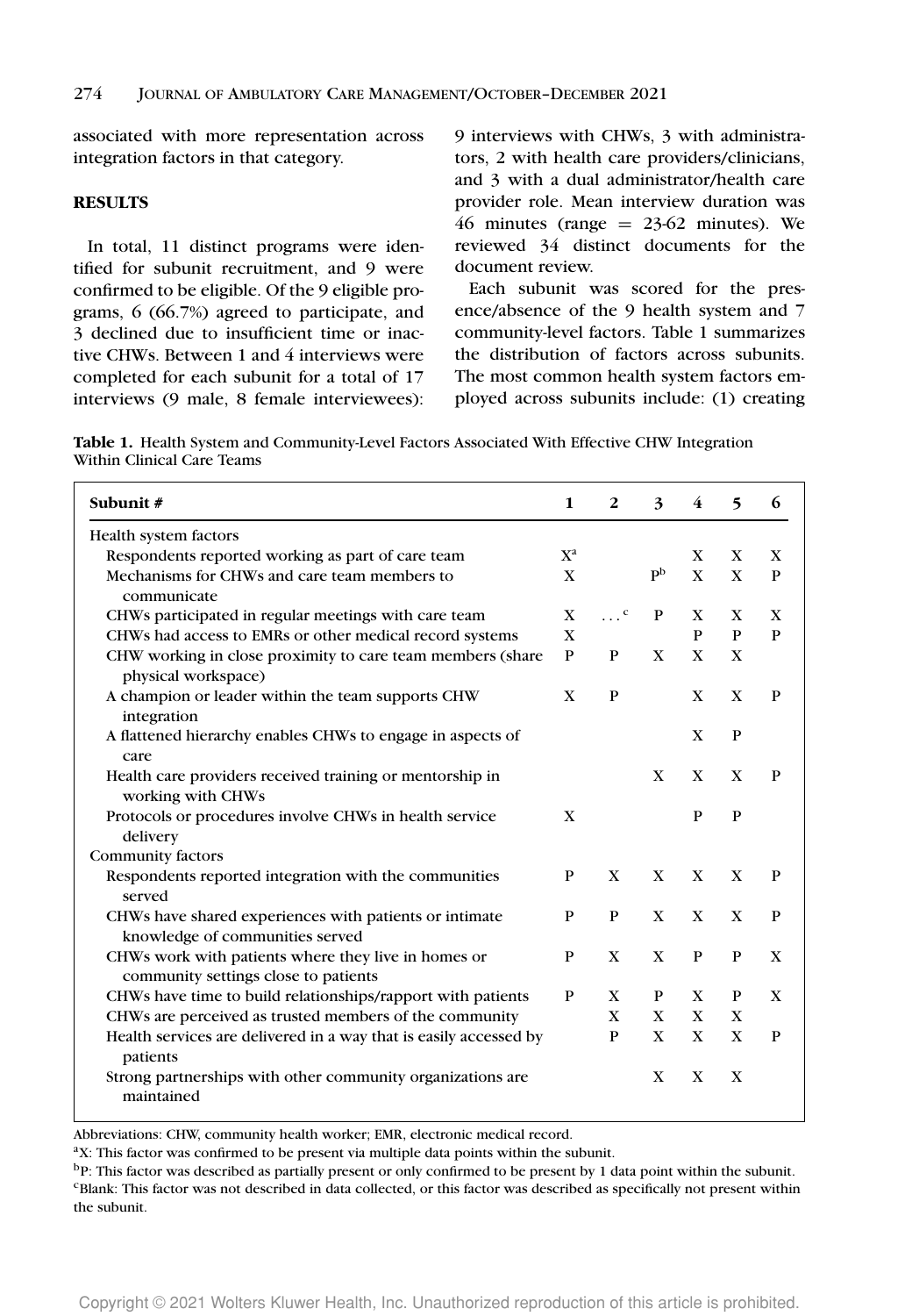|  | Table 2. Health System and Community-Level Integration Scores Calculated as a Sum of Present (1) and |  |  |
|--|------------------------------------------------------------------------------------------------------|--|--|
|  | Partially Present (0.5) Integration Factors Observed for Each Subunit                                |  |  |

| Subunit $#$                                                                                     |  | $\mathbf{z}$ | 4 | 5.                                                                |          |
|-------------------------------------------------------------------------------------------------|--|--------------|---|-------------------------------------------------------------------|----------|
| Health system-level integration $6.5(0.72)^{a}$ 1 (0.11) $3(0.33)$ 8 (0.89) 7.5 (0.83)<br>score |  |              |   |                                                                   | 4 (0.44) |
| Community-level integration<br>score                                                            |  |              |   | $2(0.29)$ $5(0.71)$ $6.5(0.93)$ $6.5(0.93)$ $6(0.86)$ $3.5(0.50)$ |          |

<sup>a</sup>Health system score range (0-9) and community-level score range (0-7) followed by percentage of total score in parentheses.

mechanisms for CHWs and care team members to communicate, (2) regular team meetings, (3) CHWs working in close proximity with care team members, (4) a local leader or champion that supports CHWs, and (5) training or mentorship for health care providers in working with CHWs. The most common community-level factors employed across subunits include: (1) employing CHWs with a knowledge of the communities served, (2) employing CHWs to work directly with patients in the community setting, (3) allowing CHWs time to build relationships, and (4) delivering health services in a way that is easily accessible to patients.

Integration scores were calculated for both health system and community-level integration (Table 2). Health system integration scores ranged from 1 to 8 (mean  $= 5.0$ ) on a scale of 0 to 9. Community-level integration scores ranged from 2 to 6.5 (mean  $= 4.9$ ) on a scale of 0 to 7. Scores (as a percent of the total) were graphed to compare community and health system integration scores across subunits (Figure 1).

To examine the relationship between community and health system factors for in-



**Figure 1.** Health system and community integration scores (percentage of total) by subunit.

tegration, each subunit was mapped on a  $2 \times 2$  table for presence/absence of community and health system integration factors (Figure 2). The resulting  $2 \times 2$  table illustrates that some subunits were more heavily integrated within the community while others were more heavily integrated within the health system. Two subunits reported both high levels of community and health system integration.

# **Facilitators of clinical or health system integration**

Those subunits that reported high levels of health care integration indicated that CHWs were perceived to be important members of the health care team. One respondent noted, "I really love learning from my coworkers because it's so team-oriented ... we depend on each other so much. And in order for our clients to get all the services that they need, we really, really, truly need to work together." Teams with high levels of integration also reported having a culture with a "flattened" team hierarchy where a CHW's knowledge and contribution were perceived to be valuable by supervisors and other members of the care team.

Research suggests that higher level of clinical integration may be associated with strong communication among members of the team. Common ways in which communication was facilitated included regular meetings or huddles and shared coworking space.

This research also suggests that the creation of procedures or protocols that facilitate CHW engagement in care or services to patients was important for CHW integration. Some subunits redesigned aspects of patient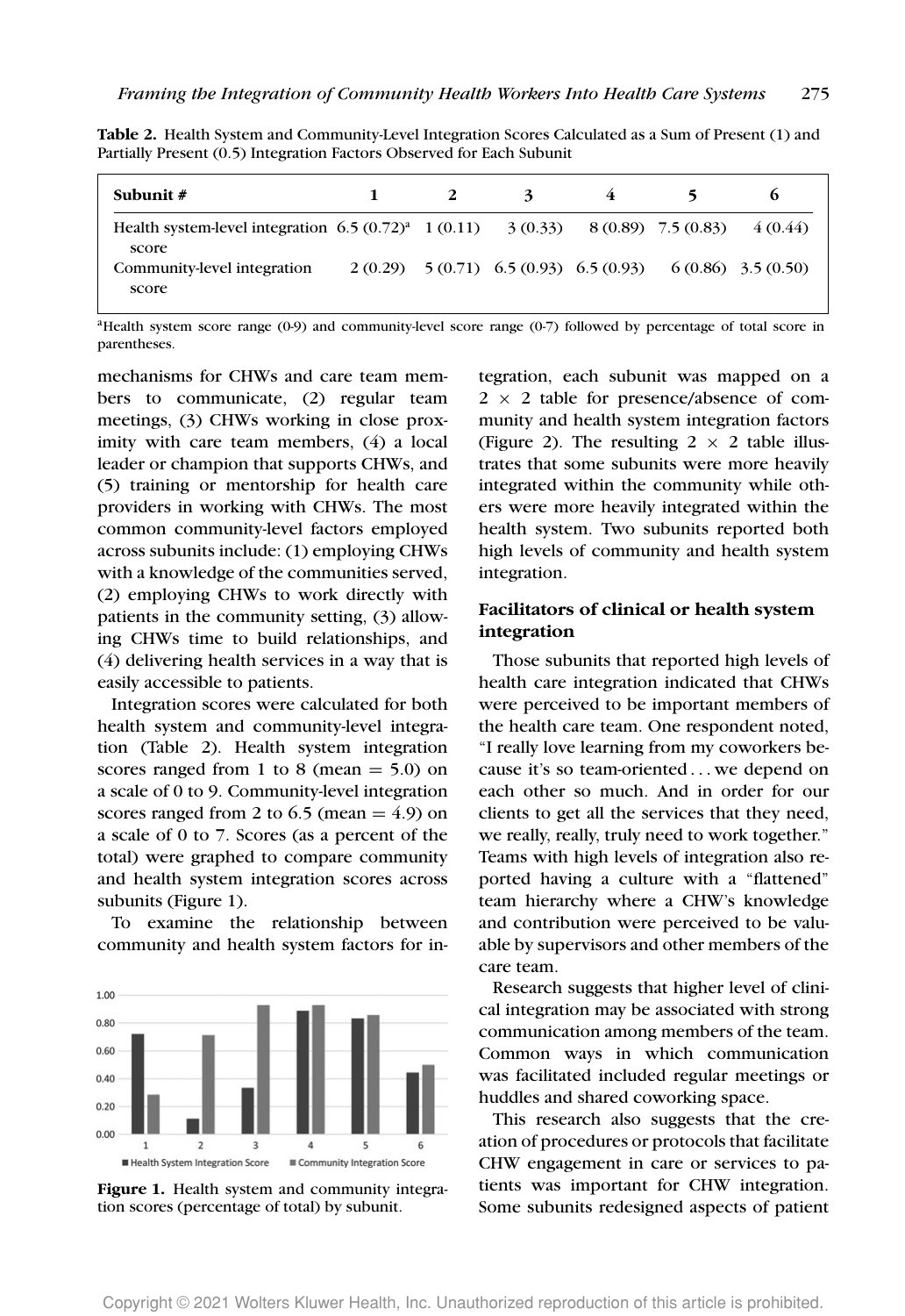

**Health System Integration** 

Figure 2. Mapping representation of subunits along integration spectrums across health system and community-level factors.

scheduling, intake, or clinic flow to engage CHWs in the process. One respondent, discussing the challenges associated with modifying clinical procedures for CHW integration noted:

Doctor's offices are set up to sort of process patients in a certain way. They come in, they check in when they're ready, they go to a . . . patient room. They're there long enough for the nurse to come in and do some basic checks, and the doctor to come in and do what they need to do. And then they're out the door and that room gets set up again for the next patient to come in. So, trying to add another person to spend time anywhere in that clinic with a patient is challenging because they don't tend to have extra rooms.

Thus, both systems and physical spaces needed to be redesigned to engage CHWs. But this redesign was also perceived by respondents to be a challenge. The presence of a local champion on the team and leadership support for CHW models helped to facilitate these changes.

Finally, care providers reported challenges learning how to work with CHWs. Subunits that reported high levels of clinical integration provided trainings or orientations for health care providers to support their work with CHWs as well as training for CHWs to work within the health system. Some subunits also created mechanisms for health care providers to shadow or receive mentorship from other clinicians who had experience working with CHWs.

#### **Facilitators of community integration**

This research suggests that high levels of integration in the community may be associated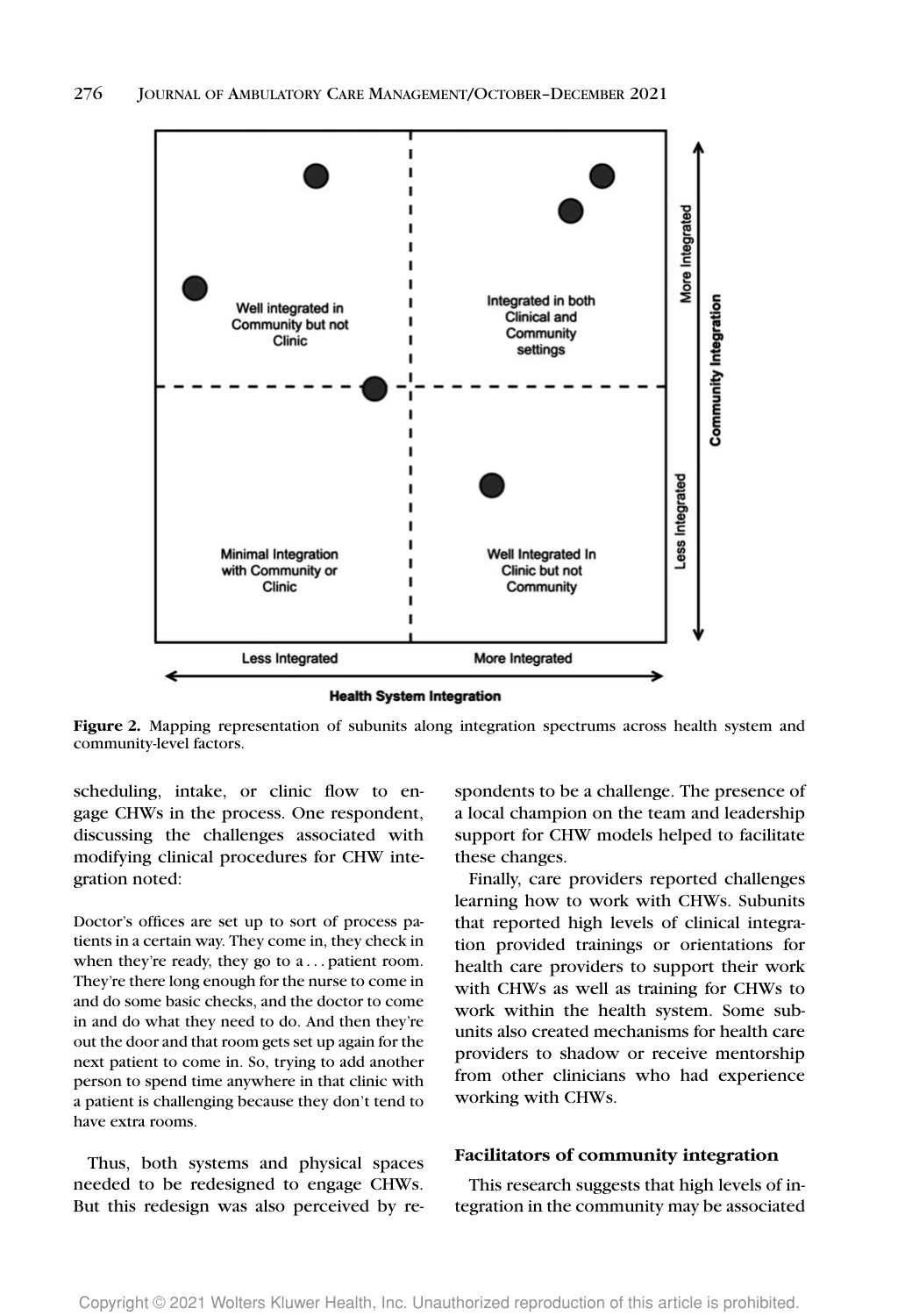with services that were more accessible to patients. Among subunits with higher community integration scores, clinical facilities were more commonly located at communitybased locations, and CHWs more commonly met patients in home or community settings.

Additionally, CHWs spent time building relationships with both patients and other community members through inperson community-based interaction. One respondent described the importance of accessibility stating, "You meet people where they are, it just can't be a cliche that you throw around. You know, we actually literally did that, met people where they are, where they were physically, as well as what they were ready to do mentally and emotionally."

CHWs also described the importance of connecting with patients. This was facilitated by the ability to empathize with the patient's experience. In stressing the importance of this shared experience, one CHW noted, "We come from the streets, same as the people that we serviced. We were there. We've been there. We've done that ... and we love what we do because, you know, we give a helping hand to the people in the community because someone in the past gave a helping hand to us."

Subunits that allowed CHWs to invest in long-term relationship building also reported higher levels of community integration. CHWs reported performing tasks beyond a traditional clinical scope to build trust with patients and community members. Relationship-building responsibilities were perceived to be time intensive and were supported by schedule and workflow flexibility so that CHWs could prioritize relationshipbuilding needs. In describing how they work with patients, one CHW said:

I provide them with coffee. I provide them with some sandwiches. I'll try to get them motivated to stay there, you know, cause it's in their best interest. So, I do all these other little things that I don't necessarily put on the chart. So yes, I do spend two hours or three hours with a client or however long it takes with the client, because I need to make sure that the client is well taken care of and not just, you know, not just another number.

#### **Limitations**

The sample size in the research is small; thus, findings should be interpreted with caution and should be validated with further research. As a case study, this research focused specifically on one health and hospital system, and thus generalizability may be limited. Efforts were made to identify a case of study that shares traits with other health and hospital systems to improve generalizability. Additionally, including only those programs interested in discussing CHW integration may have selected for programs with the most robust CHW integration models. The relatively high response rate among recruited subunits serves to minimize this bias. It is also possible that biases may exist among respondents. Those care teams engaging CHWs in health services may represent those individuals or teams who are more prone to organizational change or nontraditional care models. Or these individuals may be more likely to value a CHW. Consequently, additional barriers may exist for those programs seeking to initiate CHW integration for the first time in a health system unaccustomed to CHW models.

The scoring system utilized in this research was generated from themes that emerged in the qualitative interviews. It is not inclusive of all important or relevant factors. For example, the extent to which CHWs serve in leadership roles within the organization could be an important factor that supports health system integration. The scoring system also should not be viewed as an evaluation of individual programs; rather, it offers a methodology for comparing integration across programs to learn more about factors associated with integration. Finally, broader cross-cutting factors, such as CHW funding mechanisms and state and local policies and regulations, are also important for integration, but were not evaluated in this research.

### **CONCLUSION**

This research offers preliminary insight into those factors that may be associated with effective integration of CHWs within health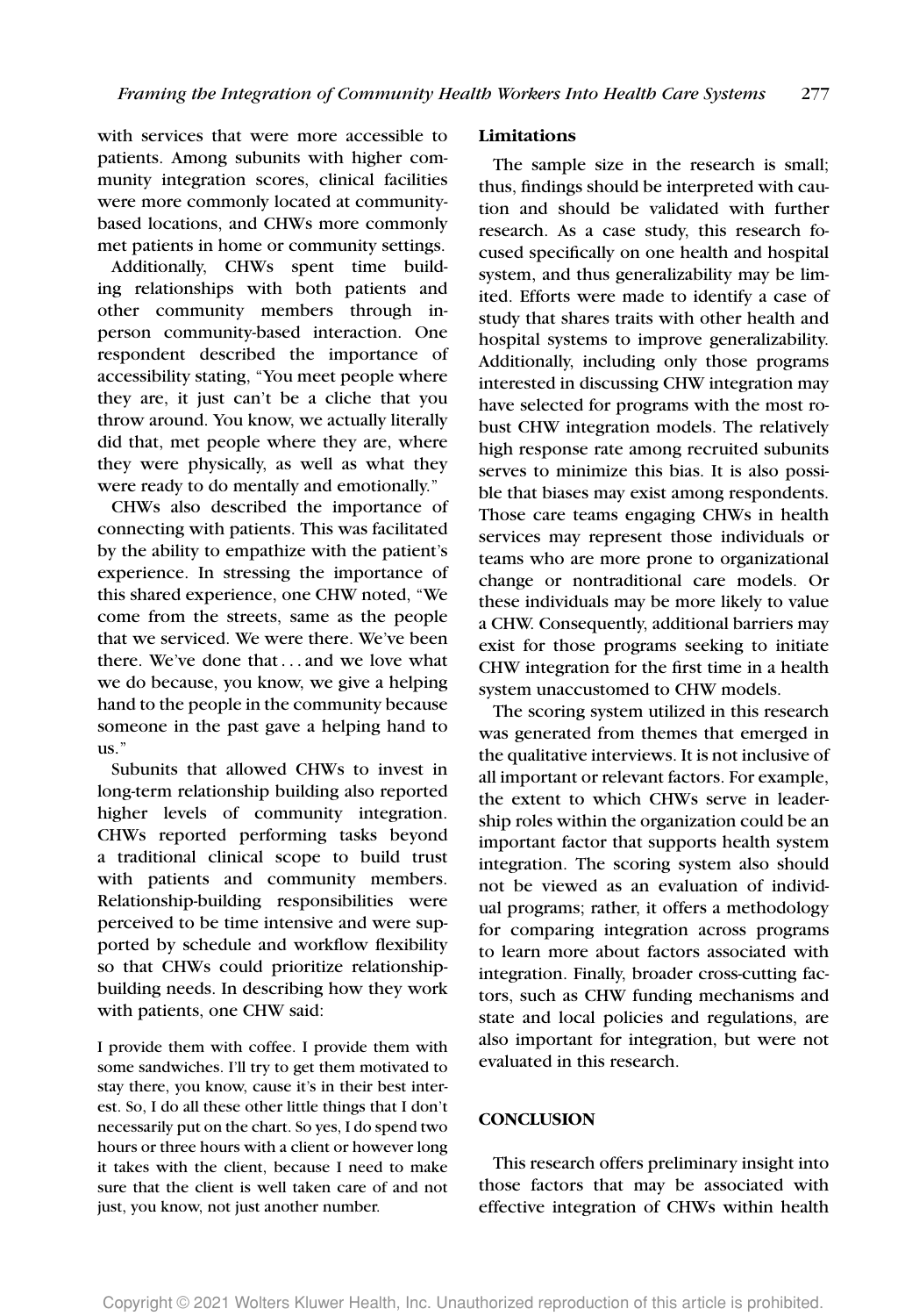systems. Health system-level factors identified in this research align with other research that suggests that communication and champions are important factors (Rogers et al., 2018). Communication can be fostered through regular meetings and in-person interaction. Also important is a training process that includes all members of the care team, and clear protocols that delineate responsibility. It is important for training and protocols to focus on both how CHWs can work within health systems and how health care providers can work with CHWs. But this research also points to the critical role that the predominant team culture and hierarchical structure play in health system integration. Simply providing trainings and creating protocols are not enough.

This research also brings attention to the importance of framing integration in the community as well as the health system. CHWs, and the health systems that employ them, may face a delicate balance between clinical and community integration priorities. Community integration is fostered through shared experiences, relationship building, trust, and health services that are accessible to communities served.

Critical for effective community-level integration is the process of rethinking where health care is delivered—focusing care delivery on formats that are more accessible or comfortable for patients. Critical for high levels of health system integration is the need to redesign how health services are delivered to enable the engagement of a CHW workforce. Shortell argues that we must do a better job of integrating health care, public health, and community development. We must move from patient-centered care to population-centered care. This can only be done by rethinking the "place" that health care is delivered and the "person" providing care (Shortell, 2013). Thus, Shortell is arguing for models that move clinical care from the clinic into the community. He argues that we should think beyond the physician in the delivery of care. Integrated CHW models provide an example of how such rethinking of health care delivery can be achieved.

Such examples of health care redesign pose notable leadership challenges in facilitating systems-level change. This research points to the relationship between the hierarchical structure of the care team and CHW integration. The current health care structure—with its emphasis on certifications or educational credentialing—does not enable integration of lay health workers such as CHWs, or the promotion of CHWs into leadership positions within the organization. Yet, changing the predominant culture of a health care team cannot be achieved quickly. More research is needed to understand how this systems-level change can be achieved. For example, does promoting CHWs into leadership and supervisory positions within the health system foster an organizational culture that supports CHW integration? And what organizational changes are needed to promote this workforce? This remains an area for future research.

CHW programs have different goals and priorities—with some programs prioritizing clinical or community-based work. Thus, the positioning of a program on the  $2 \times 2$  matrix may reflect a purposeful choice to prioritize clinical or community integration. Notable in this research is that 2 programs achieved high levels of integration in both the community and clinical context. At times, the goals of community and clinical integration may be in conflict. For example, CHWs with strong community-based experience may be less familiar with health system-level work such as record keeping in electronic medical record (EMR) systems. Yet, this research demonstrates that dual community and clinical integration is achievable, and specific practices may support this goal. For example, programs employing CHWs with communitybased experience may need to build in more training time focused on health system knowledge. More research is needed to understand what unique factors support the dual priorities of high health system and community integration.

Finally, this research offers preliminary insights into factors associated with CHW integration that can be validated through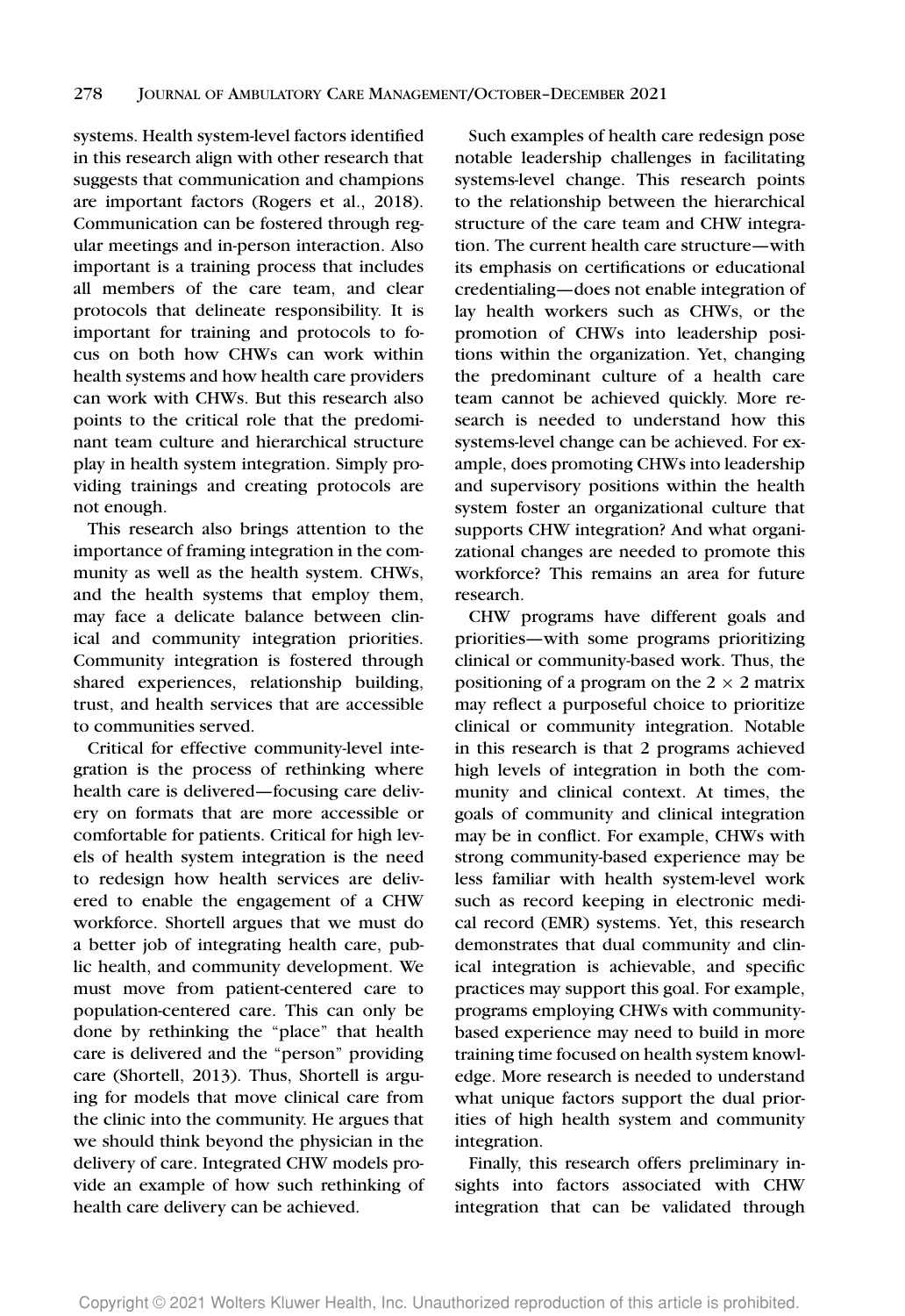additional research. The factors identified in this research could be used to develop scales

for larger-scale quantitative study (Islam et al., 2017).

#### **REFERENCES**

- Allen, C. G., Escoffery, C., Satsangi, A., & Brownstein, J. N. (2015). Strategies to improve the integration of community health workers into health care teams: "A little fish in a big pond." *Preventing Chronic Disease*, *12*, E154.
- Berwick, D. M., Nolan, T. W., & Whittington, J. (2008). The triple aim: Care, health, and cost. *Health Affairs*, *27*(3), 759–769.
- Bodenheimer, T. (2019). Building powerful primary care teams. *Mayo Clinic Proceedings*, *94*(7), 1135–1137.
- Collinsworth, A. W., Vulimiri, M., Schmidt, K. L., & Snead, C. A. (2013). Effectiveness of a community health worker-led diabetes self-management education program and implications for CHW involvement in care coordination strategies. *The Diabetes Educator*, *39*(6), 792–799.
- Findley, S., Matos, S., Hicks, A., Chang, J., & Reich, D. (2014). Community health worker integration into the health care team accomplishes the triple aim in a patient-centered medical home: A Bronx tale. *The Journal of Ambulatory Care Management*, *37*(1), 82–91.
- Fiscella, K., Mauksch, L., Bodenheimer, T., & Salas, E. (2017). Improving care teams' functioning: Recommendations from team science. *Joint Commission Journal on Quality and Patient Safety*, *43*(7), 361– 368.
- Gale, N. K., Heath, G., Cameron, E., Rashid, S., & Redwood, S. (2013). Using the framework method for the analysis of qualitative data in multi-disciplinary health research. *BMC Medical Research Methodology*, *13*, 117.
- Gunderson, J. M., Wieland, M. L., Quirindongo-Cedeno, O., Asiedu, G. B., Ridgeway, J. L., O'Brien, M. W., … Njeru, J.B. (2018). Community health workers as an extension of care coordination in primary care. *Journal of Ambulatory Care Management*, *41*(4), 333–340.
- Islam, N., Shapiro, E., Wyatt, L., Riley, L., Zanowiak, J., Ursua, R., … Trinh-Shevrin, C. (2017). Evaluating community health workers' attributes, roles, and pathways of action in immigrant communities. *Preventive Medicine*, *103*, 1–7*.*
- Johnson, S. L., & Gunn, V. L. (2015). Community health workers as a component of the health care team. *Pediatric Clinics of North America*, *62*(5), 1313–1328.
- Kangovi, S., Grande, D., & Trinh-Shevrin, C. (2015). From rhetoric to reality—community health workers in postreform U.S. health care. *The New England Journal of Medicine*, *372*(24), 2277–2279.
- Kim, K., Choi, J. S., Choi, E., Nieman, C. L., Joo, J. H., Lin, F. R., … Han, H. R. (2016). Effects of community-

based health worker interventions to improve chronic disease management and care among vulnerable populations: A systematic review. *American Journal of Public Health*, *106*(4), e3–e28.

- Kok, M. C., Broerse, J. E. W., Theobald, S., Ormel, H., Dieleman, M., & Taegtmeyer, M. (2017a). Performance of community health workers: Situating their intermediary position within complex adaptive health systems. *Human Resources for Health*, *15*(1), 59.
- Kok, M. C., Ormel, H., Broerse, J. E. W., Kane, S., Namakhoma, I., Otiso, L., … Dieleman, M. (2017b). Optimising the benefits of community health workers' unique position between communities and the health sector: A comparative analysis of factors shaping relationships in four countries. *Global Public Health*, *12*(11), 1404–1432.
- Malcarney, M., Pittman, P., Quigley, L., Horton, K., & Seiler, N. (2017). The changing roles of community health workers. *Health Services Research*, *52*(1), 360–382.
- Martinez, J., Ro, M., Villa, N. W., Powell, W., & Knickman, J. R. (2011). Transforming the delivery of care in the post-health reform era: What role will community health workers play? *American Journal of Public Health*, *101*(12), 1.
- Mickan, S. M., & Rodger, S. A. (2005). Effective health care teams: A model of six characteristics developed from shared perceptions. *Journal of Interprofessional Care*, *19*(4), 358–370.
- Miles, M., Huberman, A., & Saldana, J. (2014). *Qualitative data analysis* (3rd ed.). London, England: Sage Publications.
- Payne, J., Razi, S., Emery, K., Quattrone, W., & Tardif-Douglin, M. (2017). Integrating community health workers (CHWs) into health care organizations. *Journal of Community Health*, *42*(5), 983–990*.*
- Peters, D. H. (2014). The application of systems thinking in health: Why use systems thinking? *Health Research Policy and Systems*, *12*, 51.
- Rogers, E. A., Manser, S. T., Cleary, J., Joseph, A. M., Harwood, E. M., & Call, K. T. (2018). Integrating community health workers into medical homes. *Annals of Family Medicine*, *16*(1), 14–20.
- Sandelowski, M., Voils, C. I., & Knafl, G. (2009). On quantitizing. *Journal of Mixed Methods Research*, *3*(3), 208-222.
- Shortell, S. M. (2013). Bridging the divide between health and health care. *JAMA*, *309*(11), 1121–1122.
- Timonen, V., Foley, G., & Conlon, C. (2018). Challenges when using grounded theory: A pragmatic introduction to doing GT research. *The International Journal of Qualitative Methods*, *17*(1), 67–80.